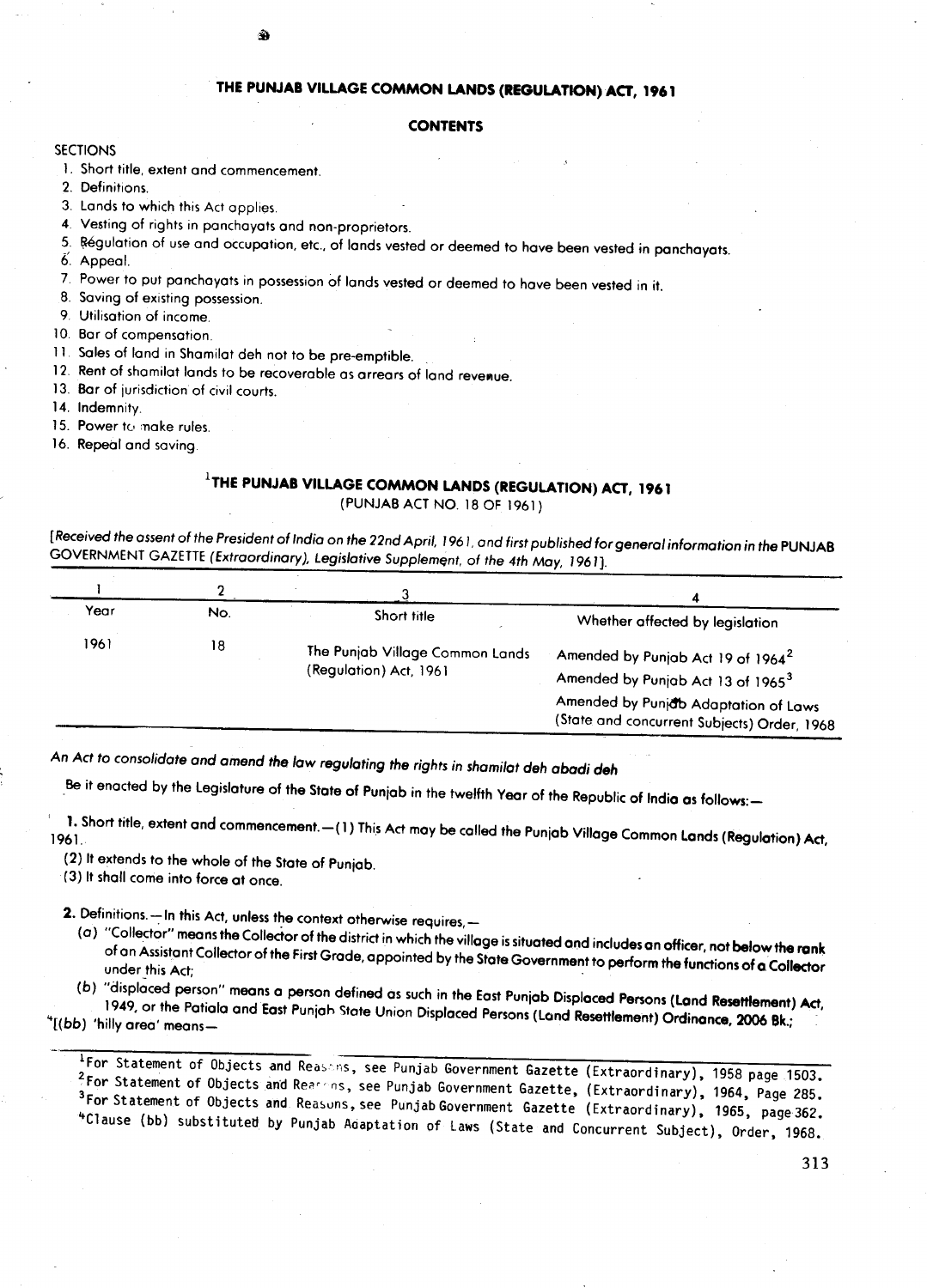(i) Dhar Kalan'Slock in Gurdaspur District;

(ii) Hoshiarpur, Bajwara, Bhunga, Talwara, Dosuya, Mahalpur, Bolachaur and Soroya Blocks in Hoshiorpur District:

- (iii) Rupar, Majri, Nurpur Bedi and Anandpur Sahib Blocks in Rupar District,).
- (c) "house" includes a courtyard whether walled or not;

*(d)* "inhabitant of a village" means a person, whether a proprietor or a non-proprietor, who ordinarily resides in the village;

Provided that temporary absence or absence in relation to employment elsewhere sholl not effect his residence in the village;

- *(e)* "panchayat" means a panchayat constituted or continued under the Punjab Gram Panchayat Act, 1952, or the Pepsu Panchayat Raj Act, 2008 B.K., and includes a municipal committee of a municipality of the third closs declared as such by section 10 of the Pepsu Municipal (Amendment) Act, 1956;
- *(f)* "prescribed" means prescribed by rules mode under this Act;
- *(g)* "shamilat deh" includes-
	- ( 1) lands described in the revenue records as shamilat deh excluding abodi deh;
	- (2) shamilat tikkas;
	- (3) lands described in the revenue records as shamilat, tarafs, pattis, pannas and tholas and used according to revenue records for the benefit of the village community or a part thereof or for common purposes of the village;
	- (4) lands used or reserved for the benefit of village community including streets, lones, playgrounds, schools, drinking wells, or ponds within abadi deh or gorah deh; and

(5) lands in any village described as bonjar qadim and used for common purposes of the village according to revenue records;

Provided that shamilat deh at least to the extent of twenty-five per centum of the total area of the village does not exist in the village;

but does not include land which-

- (i) becomes or has become shamilat deh due to river action or has been reserved as shomilat in villages subject to river action except shamilat deh entered as pasture, pond or playground in the revenue records;
- (ii) has been allotted on quasi-permanent bosis to a displaced person;
- (iii) has been partitioned and brought under cultivation by individual landholders before the 26th January, 1950;
- *(iv)* having been acquired before the 26th January, 1950, by a person by purchase or in exchange for proprietary land from a co-sharer in the shamilat deh is so recorded in the jamabandi or is supported by a valid deed;
- *(v)* is described in the revenue records as shamilat taraf, pattis, pannas and thola and not used according to revenue records for the benefit of the village community or a part thereof or for common purposes of the village;
- *(vi)* lies outside the abadi deh and is used as gitwar, bora, manure pit or house or for cottage industry;

 $\frac{1}{2}$ [(*vii*) \* \* \* \*].

- *(viii)* was shamilat deh, was assessed to land revenue and has been in the individual cultivating possession of co-sharers not being in excess of their respective shares in such shamilat deh on or before the 26th January, 1950; or
- (ix) is used as a place of worship or for purposes subservient thereto;
- (h) "shamilat law" means-
	- (i) in relation to land situated in the territory which immediately before the 1st November, 1956, was comprised in the State of Punjab, the Punjab Village Common Lands (Regulation) Act, 1953; or
	- *(ii)* in relation to land situated in the territory which immediately before the 1st November, 1956, was comprised in the State of Patiala and East Punjab States Union, the Pepsu Village Common Lands (Regulation) Act, 1954;
	- *(iii)* "State Government" means the Government of the State of Punjab.

3. Lands to which this Act applies.  $-(1)$  This Act shall apply, and before the commencement of this Act, the shamilat law shall be deemed always to have applied, to all lands which are shamilat deh as defined in clause *(g)* of section 2.

(2) Notwithstanding anything contained in sub-section (1) or section 4, where any land has vested in a panchayat under the shamilat law but such land has been excluded from shamilat deh as defined in clouse *(g)* of section 2, all rights, title and interest of the Panchayatin such land shaJI, as from the commencement of this Act, cease and such rights, title and interest sholl be revested in the person or persons in whom they vested immediately before the commencement of the shamilat

<sup>1</sup> Omitted, by Punjab Adaptation of Laws (State and Concurrent Subjects) Order, 1968.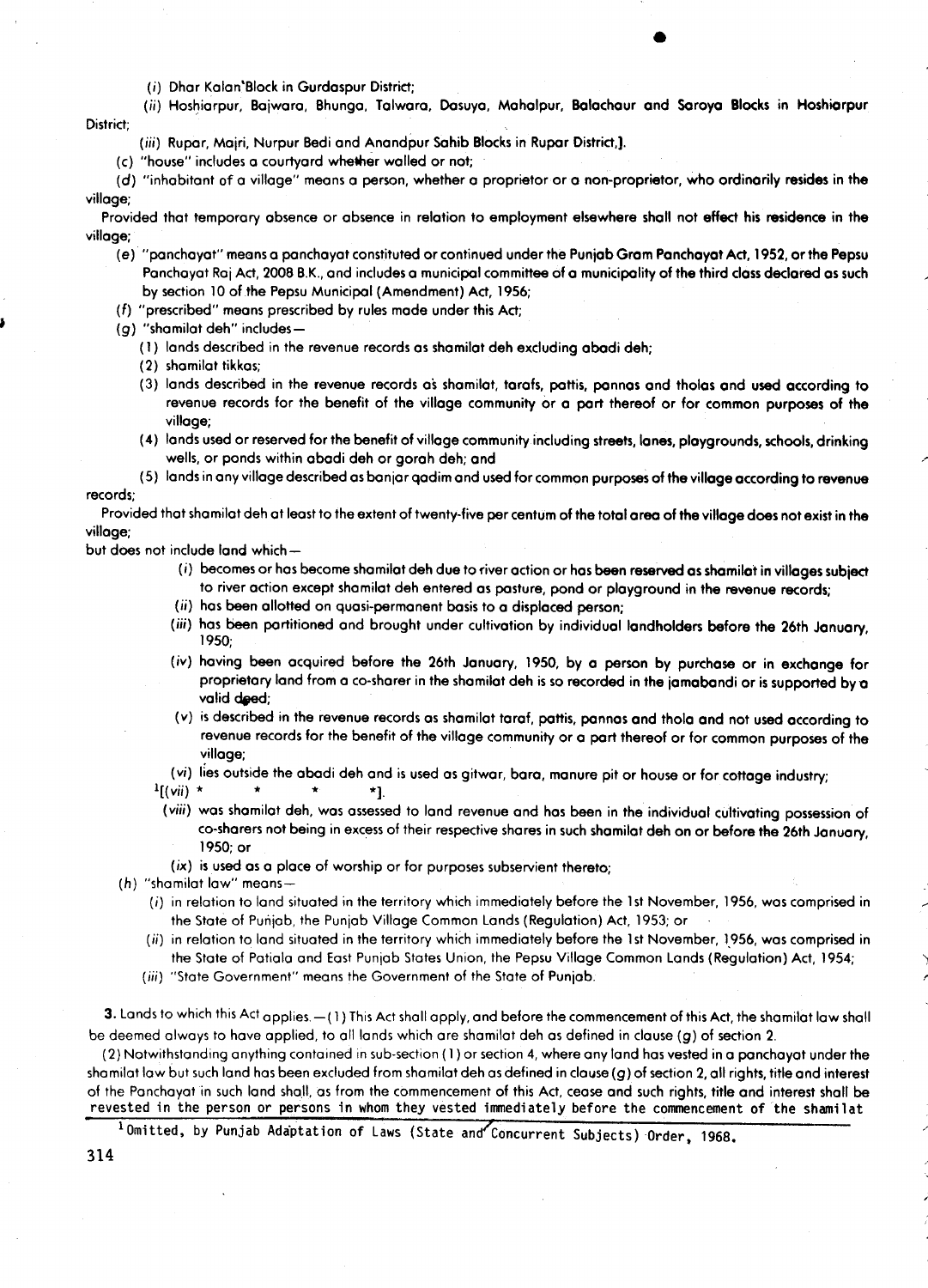law and the panchayat shall deliver possession of such land to such person or persons:

Provided that where a panchayat is unable to deliver possession ot any such land on account of its having been sold or utilised for ony of its purpases, the rights, title and interest of the panchoyot in such land shall not so cease but the panchayot shall, notwithstanding anything contained'in section 10, pay to the person or persons entitled to such land compensotion to be determined in accordance with such principles and in such manner as may be prescribed.

4. Vesting of rights in Panchayats and non-proprietors. - (1) Notwithstanding anything to the contrary contained in any other law for the time being in force or in any agreement, instrument, custom or usage or any decree or order of any court or other authority, all rights, title and interests whatever in the land,-

- (0) which is included in the shamilat deh of any village and which has not vested in a panchoyot under the shdmilat law shall, at the commencement of this Act, vest in a panchayat constituted for such village, and, where no such panchayat has been constituted for such village; vest in the panchayat on such date as a panchayat having jurisdiction over that village is constituted: village is constituted;
- (b) which is situated within or outside the abodi deh of a village and which is under the house owned by a non-propriet sholl on the commencement of the shamilot law, be deemed to have been vested in such non-proprietor.

(2) Any land which is vested in a panchayat under the shamilat law shall be deemed to have been vested in the panchayat under this Act.

(3) Nothing contained in clause (a) of sub-section (1) and in sub-section (2) shall affect or shall be deemed ever to have affected the-

- *(i)* existing rights, title or interest of persons who though not entered as occupancy tenants in the revenue records ore' accorded a similar status by custom or otherwise, such as Dholidars, Bhondedors, Butimars, Bosikhuopahus, Saunjidars, Muqararidars;
- *(ii)* rights' of persons in cultivating possession of shamilat deh for more than twelve years without payment of rent or by payment of charges not exceeding the land revenue.and cesses payable thereon;
- (iii) rights of a mortgagee to whom such land is mortgaged with possession before the 26th January, 1950.

5. Regulation öf use and occupation, etc. of lands vested or deemed to have been vested in panchayats.—(1) All lands vested or deemed to have been vested in a Panchayat under this Act shall be utilised or disposed of by the Ponchoyat for the benefit of the inhabitants of the village concerned in.the manner prescribed:

Provided that where two or more villages have a common Panchayat the shamilat deh of each village shall be utilised and disposed of by the Panchoyat for the benefit of the inhabitants, of that village:

Provided further that where there are two or more shamilat tikkas in a village the shamilat tikka shall be utilised and disposed of by the Panchayat for the benefit of the inhabitants of that tikka:

Provided further that where the area of land in shamilat deh of any village so vested or deemed to have been vested in a Panchayat is in excess of twenty-five per cent of the total area of that village (excluding abadi deh) then twenty-five per cent of such total area shall be left to the Panchayat and out of the remaining area of shamilat deh an area up to the extent of twnety-five per cent of such total area shall be utilised for the settlement of landless tenants and other tenants ejected or to be ejected of that village and the remaining area of shamilat deh, if any, shall be utilised for distribution to the small landowners of that village subject to the provisions relating to permissible area and permissible limit of the Punjab Security of Land Tenures Act, 1953 and the Pepsu Tenancy and Agricultural Lands Act, 1955, as the case may be, by the Collector in consultation with the Ponchayat in such monner as may be prescribed.

(2) The area of shamilat deh to be utilised for the purposes of the third proviso to sub-section (1) shall be demarcated by such officer in consultation with the Panchayat and in such manner as may be prescribed.

(3) The State Government or any officer authorised by it in this behalf may from time to time, with a view to ensuring compliance with the provision of the second proviso to sub-section ( 1) or sub-section (2), issueto ony Panchayat such directions as may be deemed necessary.

 $^{1}$ [(4) Nothing contained in the third proviso to sub-section (1), and in sub-section (2) and sub-section (3), shall apply to the hilly area.]

6. Appeal. - (1) If any person is aggrieved by an act or decision of a Panchayat under section 5, he may, within thirty days from the date of such act or decision, appeal to the Collector who moy confirm, reverse or modify the oct or decision, or moke such other order os he thinks to be just and proper.

(2) The appellate order of the Collector shall be final.

7. Power to put panchayats in possession of lands vested or deemed to have been vested in it. --(1) An Assistant Collector of the first grode having jurisdiction in the villoge sholl on an application made to him by a Panchayat, after making such summory

1. Inserted by section 3 of Punjab Act No. 19 of 1964.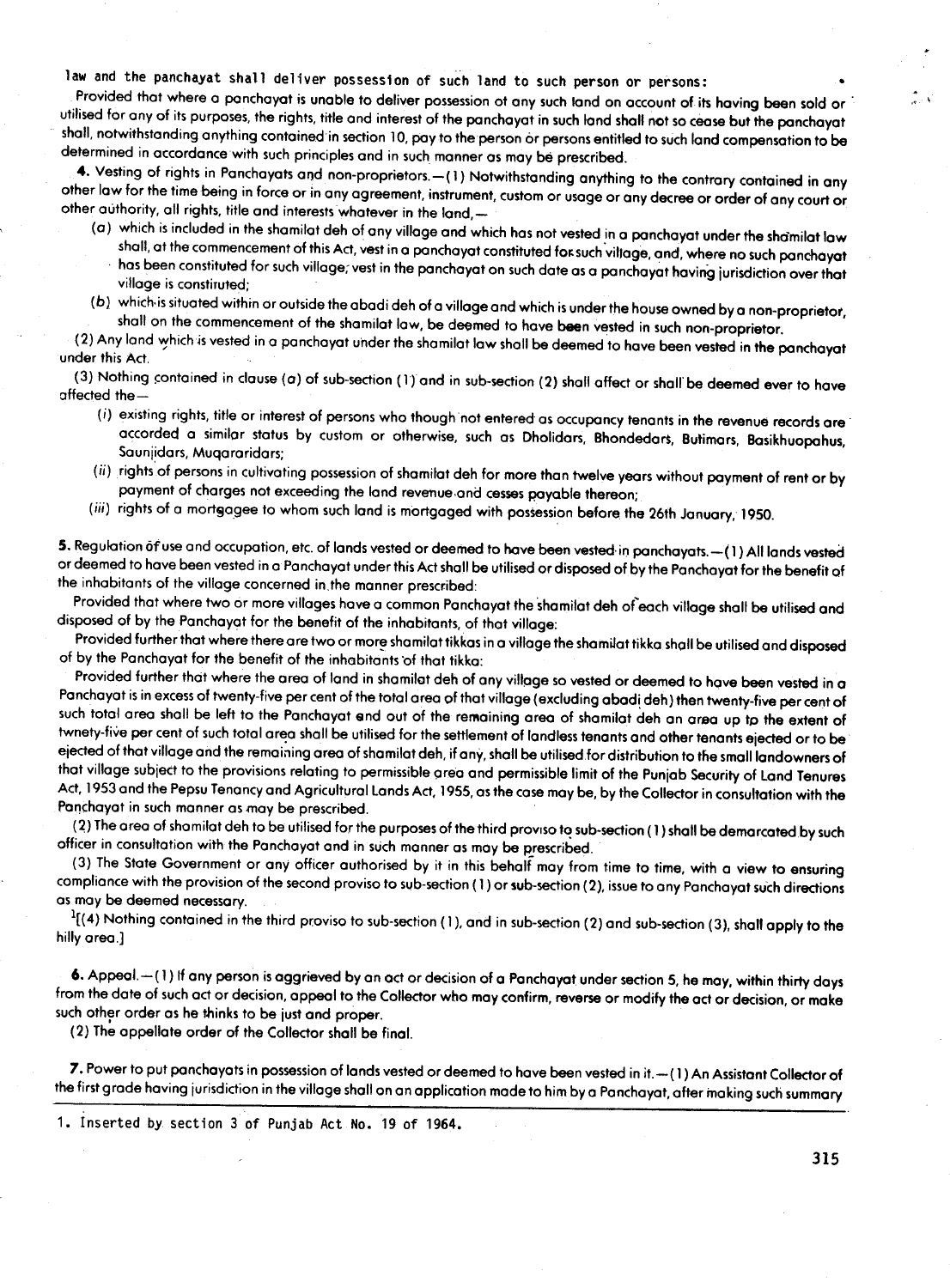•enquiry as he may think fit and in accardance with such procedure as may be prescribed, put the Panchayat in possession of the land or other immovable property in the shamilat deh of that village which vests or is deemed .to hav~ been vested In It under this Act and for so doing the Assistant Collector may exercise the powers of a revenue court in relation to the execution of a<br>decree for possession of land under the Punjab Tenancy Act, 1887.

(2) An Assistant Collector of the first grade having jurisdiction in the village may, either suo motu or on an application made (2) An Assistant Collector of the first grade having jurisdiction in the village ~ay, either suo m.otu or on on application mode to him by a Panc~ayat or on inhabitant of the village eject in the manner and In accordance with the procedure referred to In sub-section (1), any person who is in wrongful or unauthorised possession of any land or other immovable property in the shamilat deh of that village which vests or is deemed to have been vested in the Pancbayat under this Act.<br>(3) An appeal against the order of the Assistant Collector shall lie to the Collector.

(4) An appeal against the appellate order of the Collector shall lie to the Commissioner. (4) An appeal against the appellate order of the Collector sholl he to the Commissioner.

(5)'The period of limitation for on appeal under sub-section (2) and (3) sholl run from the date of the order appealed against, and shall be  $-$ <br>(a) thirty days, when the appeal lies to the Collector; and

(a) thirtyoays, when the appeal lies to the Collector; and

(b) sixty days, when the appeal lies to the Commissioner .

8. Saving of existing possession. $-(1)$  Where on any land in the shamilat deh immediately before it vests or is deemed to have been vested in a Panchayat under this Act, a person is in cultivating possession and his uncut and ungathered crops are standing thereon, he shall not be ejected from such land unless the crops have ripened and he has been allowed reasonable time to<br>harvest them.

(2) Any person aggrieved by any determinationmade b a Panchayat under sub-section (1) may, within thirty days there appeal to the Collector whose decision thereon sholl be final.

9. Utilisation of income.-Any income accruing from the use and occupation of the lands vested or deemed to have been vested in a Panchayat shall be credited to the Panchayat Fund and shall be utilised in the manner prescribed.

10. Bar of compensation. - No person shall be entitled to any compensation for any loss suffered or alleged to have been suffered as a result of the coming into force of this Act or of the shamilat low.

1[10-A. Power of Collector to cancel or vary leases etc. or lands vested in Panchayats.-(1) Notwithstanding anything contained in this Act or the Shamilat Law or in any other law for the time being in force, the Collector may call for from any Panchayat in his district the record of any lease, contract or agreement entered into by the Panchayat in respect of any land vested or deemed to be vested in it, whether such lease, contract or agreement is entered into before or after the commencement of the Punjab Village Common Lands (Regulation) Amendment Act, 1964, and examine such record for the purpose of satisfying himself as to the legality or propriety of such lease, contract or agreement.

 $(2)$  Where, on examination of the record under sub-section (1) and after making such inquiry, if any, as he may deem fit, the Collector is satisfied that such lease, contract or agreement-

- *(i)* has been entered into in contravention of any of the provisions of this Act or the rules made thereunder; or
- *(ii)* has been entered into as a result of.fraud or concealment of facts; or
- *(iii)* is detrimental to the interests of the Panchayat as prescribed; the Collector may, notwithstanding anything as aforesaid, cancel the lease, contract or agreement or vary the terms thereof unconditionally or subject to such conditions as he may think fit:

Provided that no order under this sub-section sholl be passed by the Collctor without affording an opportunity of being heard to the parties to the lease, contract or agreement,

(3) Where the terms of any lease, contract or agreement have been varied by the Collector under sub-section (2), the variation sholl notwithstanding anything contained in this Act or the Shamilat Law or in any law for the time being in force, be binding on the parties to the lease, contract or agreement, as the case may be.

(4) Where the lessee or the person with whom a contract or agreement has been entered into by a Panchayat refuses to accept the variation made by the Collector under this section in the terms of his lease, contract or agreement, such lease, contract or agreement, as the case may be, shall be deemed to be cancelled by the Collector under this section with effect from the date af such refusal.

(5) Where under thissedion any lease, contract or agreement is cancelled or deemed to be cancelled or its terms are varied, the lessee or the person with whom the contract or agreement has been entered into, who suffers by such cancellation or variation, is entitled to receive compensation to be assessed by the Collector for any loss or damage caysed to the lessee or such person which naturally arose in the usual course of things from such cancellation or variation.

<sup>1.</sup> Section 10A inserted by Punjab Act No. 19 of 1964, section 4.